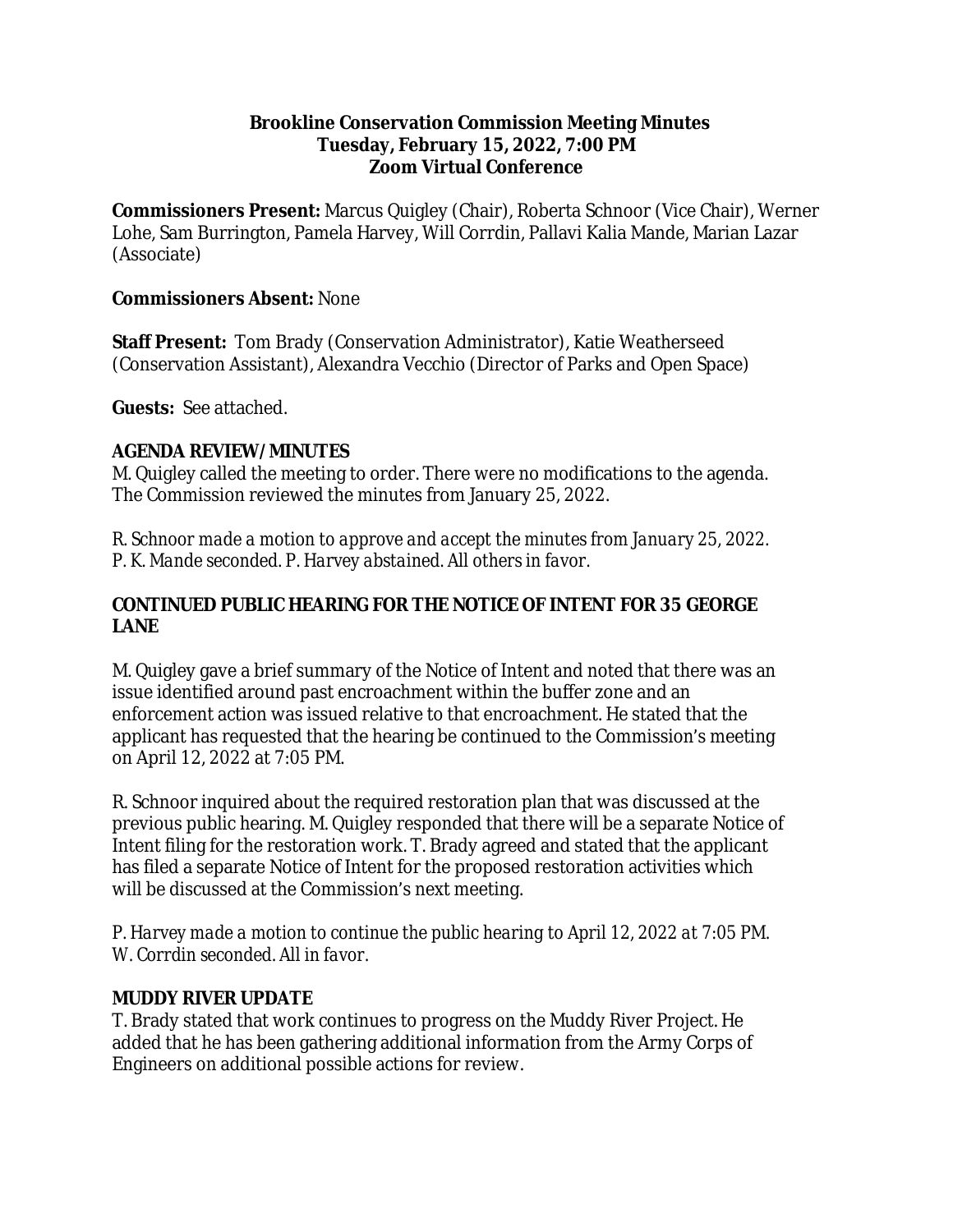T. Brady stated that there is a boom in front of the outfall that discharges from Leverett Pond. He received a query from one of the Muddy River Management Oversight Committee members on whether or not the boom should be removed. T. Brady stated that, given the number of spills in the area and the fact that more dredging is to take place, he would recommend that the boom remain in place until the dredging and bridge work is complete.

#### **STAFF UPDATE**

T. Brady stated that the United States Golf Association has submitted a filing for the installation of a new temporary bridge at Putterham Meadows, as well as ancillary impacts associated with the U. S. Open, and the Commission will be receiving those materials soon.

T. Brady stated that construction activities at Larz Anderson Park have shut down for the year and work has been completed on the water control structures. The Country Club continues to keep Conservation staff in the loop regarding all updates concerning the U.S. Open.

He stated that staff are working to upload the Regulatory Stream Map to the Town's website.

T. Brady stated that there has been a series of discussions between Brookline, Newton and Boston about the MBTA installing additional signal infrastructure on their tracks. The MBTA has asserted that they are exempt, and Boston, Newton and Brookline have investigated that assertion to ensure it is correct. He added that the work will happen this spring as part of the Automatic Safe Train Stopping System. He confirmed that there are no big structures to be installed, just additional sensors, etc. P. K. Mande stated that there's also some work that is being undertaken (currently at the planning stage) for the C line along Beacon Street. T. Brady added that a great amount of work has been completed on Beacon Street pertaining to signal work and pedestrian improvements.

P. Harvey stated that she attended Brookline GreenSpace Alliance's winter tree walk on Sunday and stated that T. Brady did a great job and a good crowd of people attended.

T. Brady stated that the Commission received communications from the neighbors regarding the Notice of Intent for 25 Sears Road, and wanted to note that many of the questions do not fall within the jurisdiction of the Commission.

#### **PUBLIC HEARING FOR THE NOTICE OF INTENT FOR 25 SEARS ROAD FOR THE CONSTRUCTION OF A SINGLE-FAMILY HOUSE AND ASSOCIATED SITE WORK, SUBMITTED BY ECOTEC, INC. ON BEHALF OF THEIR CLIENT, C. STUMPO DEVELOPMENT**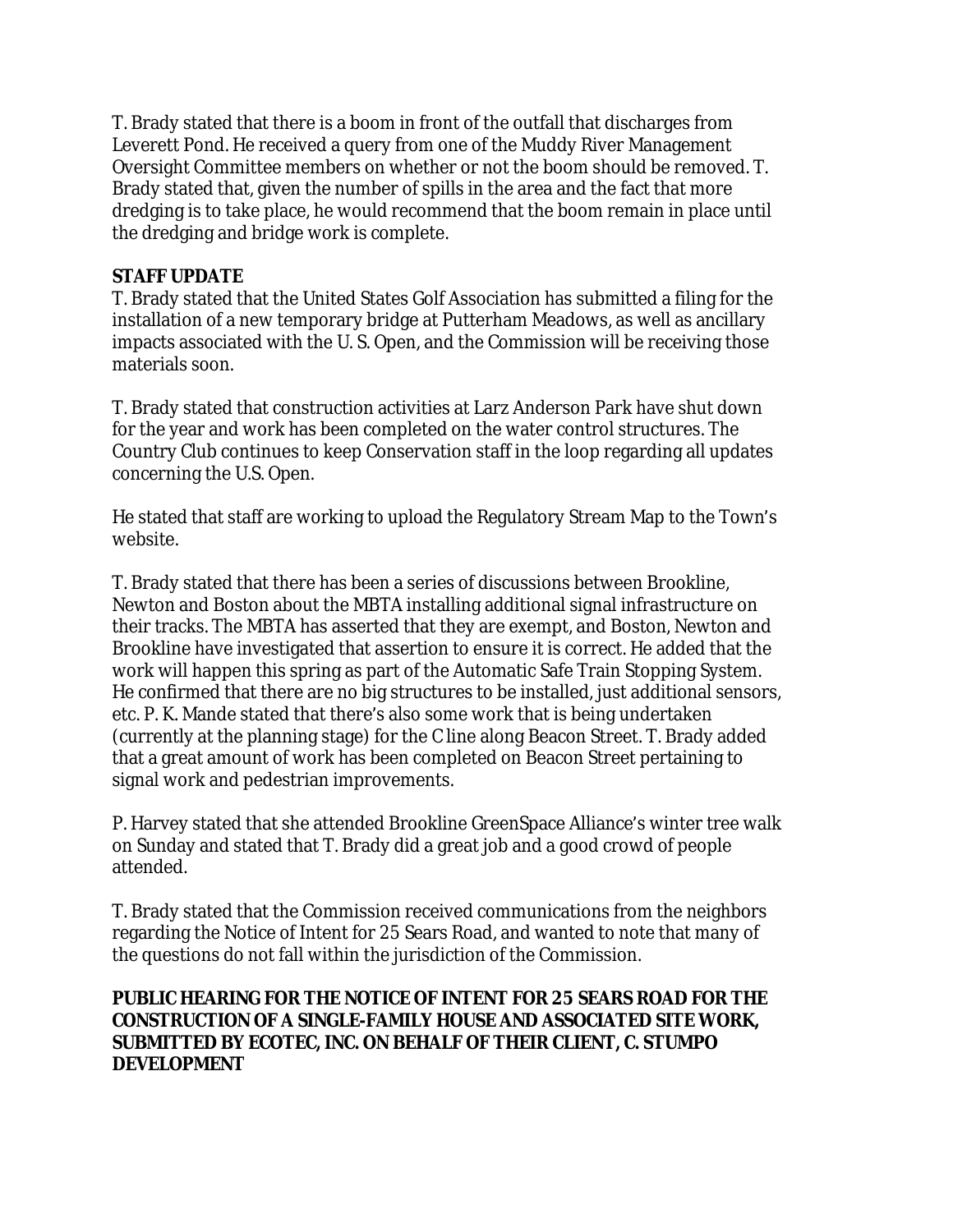M. Quigley stated that the last public hearing was moreso an informational session that provided some background on the site and the proposed work. He noted that T. Brady received some correspondence from neighbors which has been forwarded along to the applicant so they can address the issues and concerns that are relevant to this hearing.

Don Gentile, of Jeffrey Allen's office, introduced himself. He noted that his team had presented before the Commission at their last meeting and reviewed the concerns that were noted regarding the abutters list provided. He stated that it was concluded that the abutters list was correct. He stated that Verne Porter, Civil Engineer, and Scott Jordan, Wetlands Consultant from Eco Tec, Inc., are in attendance tonight. He stated that he received questions from an abutter and invited the Commission to ask any questions about those comments.

V. Porter gave a summary of the project. He stated that the proposed work involves the construction of a single family home and noted that two of the homes within the development have already been constructed, and a third home is under construction. He provided an overview of the site plan, and identified the buffer zones, the proposed house, proposed grading, property access, and retaining walls. He stated that once the work is completed, the 100 foot buffer line will be the limit of the proposed yard and anything beyond that buffer zone that is disturbed will be naturalized. The site is entirely ledge. He explained that the proposed drive would pitch down to direct water towards the existing system. The roof runoff will be put out onto splash blocks and directed into the yard. Since the work requires the installation of lawn and reducing the amount of impervious surface on site, the runoff that is directed towards the wetland will arrive a lot slower. He stated that a previous submission had also proposed the construction of a single family home, and this new plan positions the building closer to the private drive and is therefore less intrusive than the previously proposed structure. He added that it is a similar location and size from the pre-existing approved plan.

P. K. Mande inquired if the contours shown on the site plan are existing or proposed. V. Porter responded that both are shown on the map and identified which are which. She inquired about the proposed grading work on the side of the house closest to the wetland. V. Porter responded that that area is being filled and described a proposed retaining wall, which would "die into the grade". M. Quigley inquired about the height of the retaining wall. V. Porter stated that the highest point would be 8 feet tall and the wall measures approximately 30 feet long. The purpose of the wall is to flatten out an area so that there can be a yard. V. Porter discussed the patio and stated that there is not a lot of grade change proposed around the house.

M. Quigley inquired about the elevation of the basement and whether it is a full basement. V. Porter responded that the floor of the basement is at 217.5 and the basement does not extend under the garage or patio. M. Quigley inquired about the need for blasting for this project – how much material is being taken out, what are the means and methods, and how much blasting is required to get utilities into the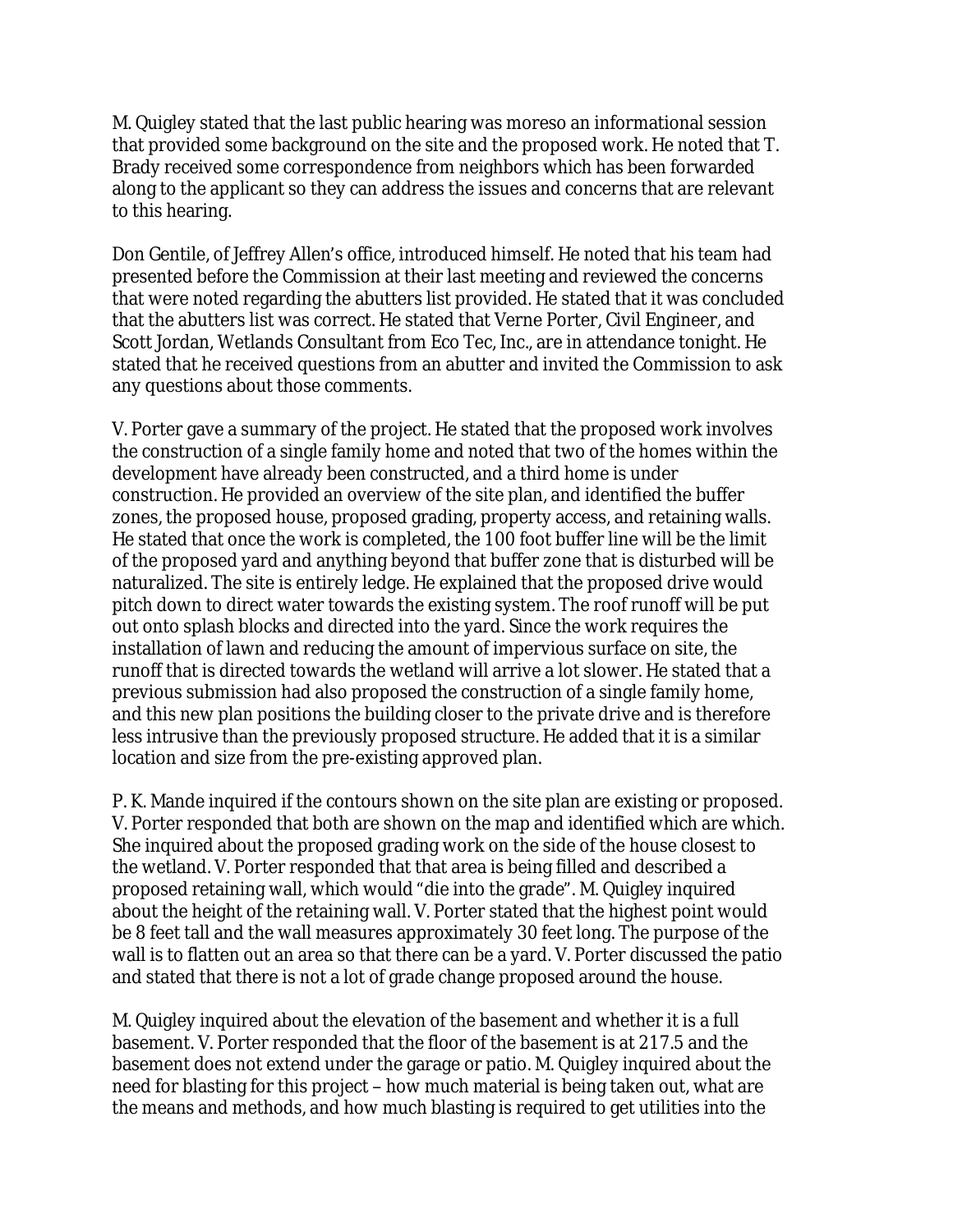property. V. Porter stated that the project would require blasting, and stated that he anticipates drilling around the house. He stated that the blasting would follow all Town of Brookline and State of Massachusetts requirements and regulations. He stated that as the sewer, water, gas and other utilities are extended, the utility trenches would need to be drilled, blasted or hammered. He anticipates that construction will utilize a track machine drill to grade the location where the house will be located. He stated that the east corner of the house, in particular, would need to be lower.

M. Quigley inquired whether there were alternative designs considered that respected the existing landscape of the site. V. Porter responded that the architect had the site plan when designing the project, and his team made some accommodations to meet existing grade wherever possible. V. Porter emphasized that it is a challenging site.

W. Lohe stated that V. Porter mentioned gas utilities, and asked why the house wouldn't be built all electric. V. Porter responded that the house would be built without gas, but there is gas available for the house. M. Quigley asked how much material it to be taken out of the site. V. Porter responded that he can find out. P. Harvey commented that it looks like the house could be moved further away from the buffer zones. V. Porter responded that the house has been placed in the corner of the site as much as possible. He noted that the property's setbacks are 50 feet. P. Harvey stated that some of the letters submitted discussed the additional water present in the area and concern about how this project might affect that. She asked if V. Porter could speak to those concerns. M. Quigley added that he had that same question, and noted that it seems that from the overall development, there has been an increase in the total volume of water flowing into the wetland system. He asked if V. Porter could speak to the stormwater system. V. Porter responded that stormwater is directed down the road, through forebays that run along the roadway, into several catch basins and is then directed to a detention basin on Lot 17, and ultimately directed into the wetland area. Once it gets to the wetland area, there is an outlet structure in that wetland that ties into the Town's storm system. If there is more water entering the resource than usual, the outlet structure will prevent any significant rise in the elevation of the wetland area. M. Quigley asked how the stormwater facility (in the northwest corner of the site) has been functioning. V. Porter responded that it has been functioning well. There are no overflows on the system, but a large, robust drainage system under the driveway of #21 Sears Road. There is a detention basin that directs water towards the wetland system. He gave some more information on the outlet structure in the wetland, and discussed the contours of the other properties around the resource.

R. Schnoor stated that the standard the Commission must enforce is that the applicant should strive to maintain the landscape within the buffer zone in its natural state, and she noted that the proposed work constitutes a substantial alteration. She added that she is concerned about the disturbance to the hydrological balance of the site. She stated that the plan also proposes the removal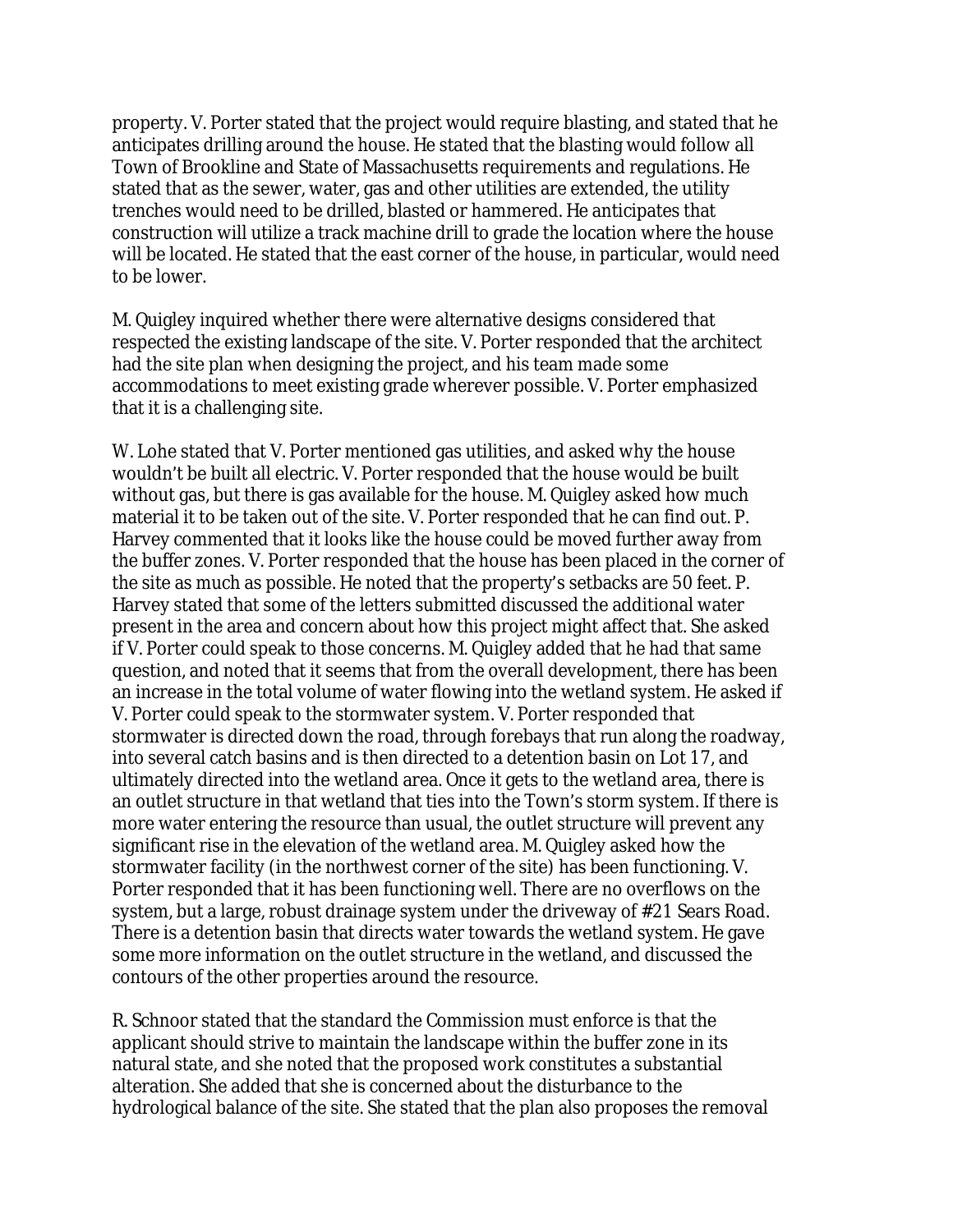of 68 trees, and while she recognizes that the roots are growing into ledge, they are still providing functions and values. She voiced concerns about the impacts of flattening the site and adding lawn. She asked whether peak flows were computed from one location. V. Porter responded that it is common practice to measure peak flows at the point where water would be most likely to go. R. Schnoor asked whether that would be an accurate way of understanding the hydrology of the site. V. Porter stated that most of the water does go towards that point, and this is a basic practice, but an accurate practice.

P. K. Mande inquired about alternative designs considered and wondered if there is an opportunity to build a house parallel to the contours to limit disturbance. M. Quigley agreed and inquired whether the purpose of the retaining wall is only to support the creation of a yard. V. Porter responded that that is correct, but added that the homeowners will need some yard.

S. Burrington inquired whether the consultant team could simplify the layout of the drive to provide more lawn outside of the buffer zone. He added that an abutter made a good comment about the quality of the runoff into the wetland, and whether different types of fertilizers used could impact the resource. M. Quigley asked if a more naturalized site design is something that the applicants have considered. V. Porter responded that the homeowners need some usable outdoor space, but stated that he could naturalize some of the area. He stated that he has proposed naturalizing everything from the retaining wall towards the wetland following any disturbance. V. Porter stated that the house as it is proposed is relatively compact and is further away from the wetland than the previously proposed structure. He stated that he could remove some of the proposed lawn and naturalize some of that area. He also noted that the Commission may draft a condition that the homeowners cannot use fertilizers or harmful chemicals that may adversely impact the wetland to treat the lawn.

D. Gentile added that his team is open to these conditions, and emphasized that the site is very constrained by zoning. He stated that his team has considered the Order of Conditions that was issued for the site in 2019 and has made a conscious effort to improve upon that plan. He noted that the house is oriented as far away from the wetland as possible.

Paul McManus, EcoTec, Inc., stated that the design of the site is intended to slow water entering the resource area. He added that whenever water passes through soil, there is microbial build-up (he added that this is how septic systems function). He stated that his team will provide a specification for the re-naturalization of the area within the 100 foot buffer zone where there is work proposed to build a retaining wall. He said that with that work, there will be essentially no change to the 100-foot buffer zone and all existing conditions will be maintaining with the small exception of the area between the limit of work line and the 100 foot buffer zone, where there is some temporary alteration proposed. The runoff characteristics will be maintained.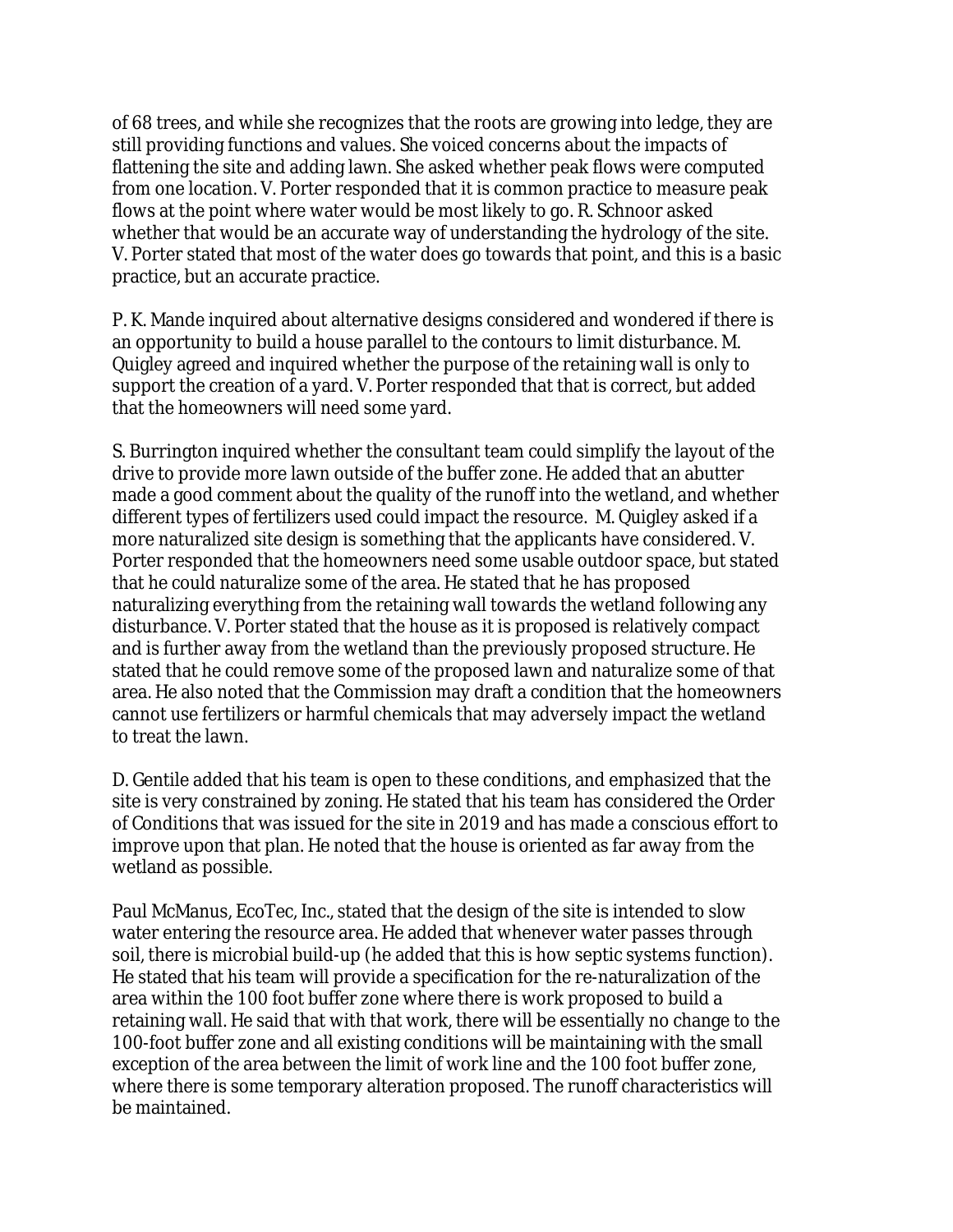P. K. Mande suggested that the proposed design could be altered to move the house further away from the resource area. She inquired why the applicant has chosen a design that requires the construction of a retaining wall and the addition of fill. V. Porter stated that the retaining wall and the fill as proposed would actually cause less disturbance to the resource, and noted that building on the area closer to the property line would require substantial blasting and tree removal. M. Quigley stated that maybe the misconception is that there is a presumption that this lot is appropriate for a large flat lawn. He stated that he would be interested in looking at alternative designs in regards to the layout of the lawn area and the circular drive area.

D. Gentile stated that he is the chair for his local Conservation Commission and that with most projects, his Commission is primarily concerned with erosion and runoff into the wetland. The design proposed reduces the instance of erosion that would happen under the natural circumstances and slows down runoff. M. Quigley responded that the Commission has done a site walk of the property, and noted that the site isn't just composed of exposed ledge, and there are small areas of depression and forested areas with significant values and functions. He stated that while he doesn't disagree about peak discharge, the beauty of this lot is its natural setting, and noted the probable purpose of the walkout basement is to enjoy that setting. He stated that he believes there is an opportunity to blend what is respectful to the buffer zone with site design.

V. Porter stated that the walkout basement was his idea and that he agrees that its purpose is to allow the homeowners to enjoy the natural landscape. He stated that he is happy to consider reducing the amount of lawn in the 150 foot buffer zone, and stated that he could naturalize some of the area beside the driveway. V. Porter discussed some potential adjustments he could make to the site plan to allow for additional naturalization.

V. Porter stated that 1,100 yards of material is to be blasted, but the materials will be staged in the front of the house to try and minimize disturbance. He also added that the applicant could potentially present a more detailed landscape plan and noted that the developer will be planting trees. He stated that due to the kind of work that will take place, it is challenging to identify exactly where trees can be planted in advance (due to the ledge). He suggested planting the front area between the driveway and wall which is currently proposed as lawn. He noted that the existing trees are considerably stressed because they don't have much of a root system due to the presence of ledge. M. Quigley stated that, from the Commission's perspective, they would like to see the site plan try to keep as much of the buffer zone intact to the maximum extent practicable. M. Quigley invited members of the public to provide comment.

Glenn Johnson, abutter on Dale Street, introduced himself. He stated that he and his wife have lived in the neighborhood for 34 years and noted that one of the things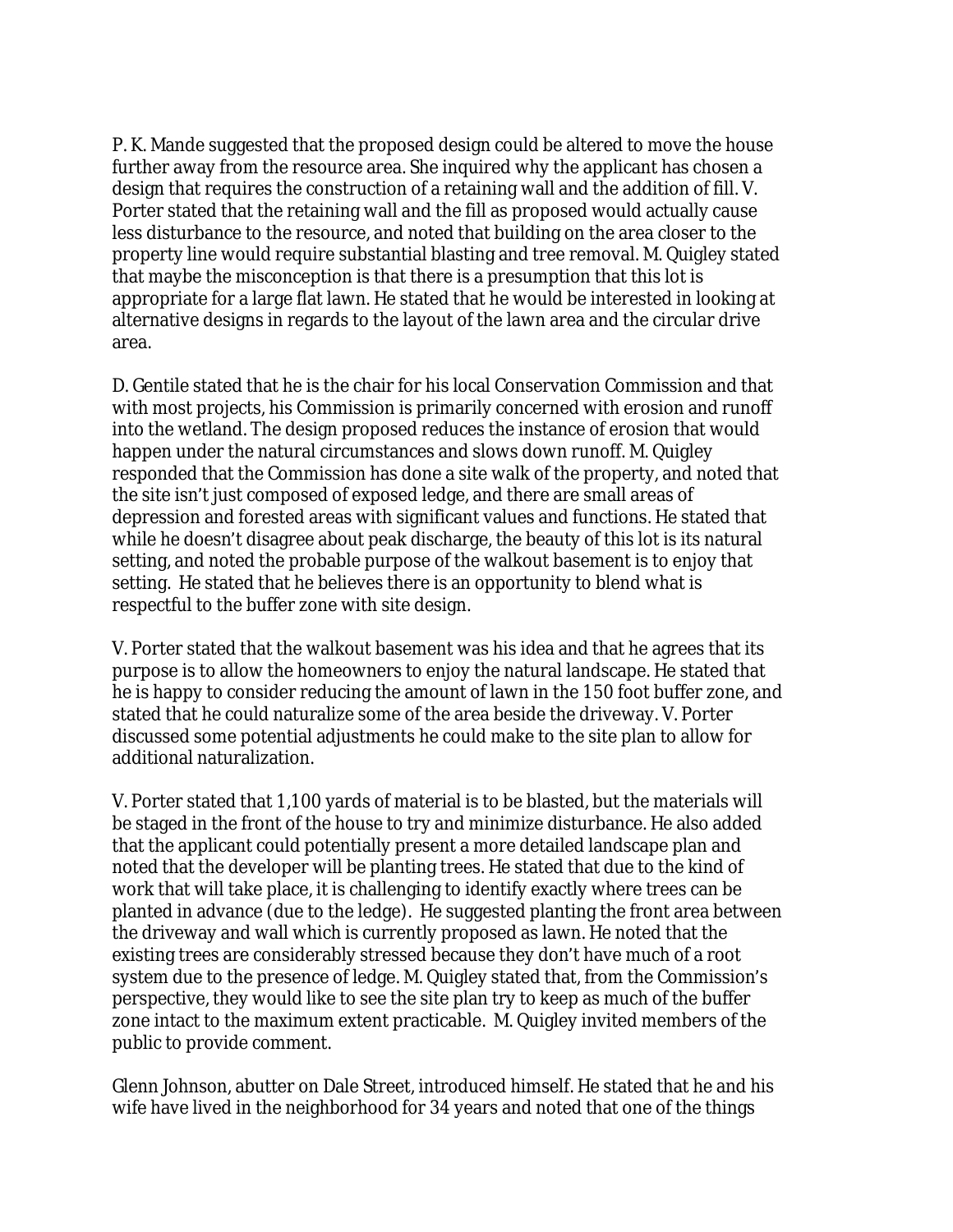they appreciate about Brookline is the respect for nature. He stated that he has had the good fortune of looking at the wetlands for all those years. In reading portions of the Notice of Intent, the project narrative states that "a portion of the proposed work, including portions of the house and driveway, is located within the 150 foot buffer zone. A very limited portion of the work is located less than 100 feet from the delineated wetland." He noted that it appears that almost half of the proposed house is being built within the buffer zone, and voiced concern that the buffer zone is not being respected. He stated that it is a 50 foot encroachment out of the 150 foot buffer zone. He asked the Commission the following question – when does a buffer zone not serve as a buffer zone, when a good portion of a person's house is well within the buffer zone?

T. Brady stated that the buffer zone is a regulatory trigger for review, it is not a nobuild zone. The standard for review is that you can undertake activities, and alter hydrology, vegetation and soils within the buffer zone as long as it does not create an adverse impact on the resource area. G. Johnson stated that he appreciated the definition. He stated that water comes to within 5-6 feet of his property line and he is concerned about how an encroachment into the buffer zone could impact the wetlands notwithstanding the engineer's calculations. M. Quigley stated that the Commission is considering this and the functions and values of the wetland.

P. McManus responded that typically, the Conservation Commission is looking at a 50-foot protection zone to the adjacent wetland. In this case, the applicant is proposing some work within the first 10 feet of the hundred foot buffer zone, but proposing to restore that and naturalize it to pre-existing conditions.

Byron Anderson stated that he was the abutter that submitted the list of questions to the Commission. He stated that he recognizes that in any of these cases, there is a delicate balance to strike between property rights and environmental protections. He stated that he and his wife believe that the proposed structure does not appropriately strike that balance. He added that there is a clear encroachment of the 150 foot buffer zone and there will be substantial disruption within that zone. He stated that the 150 foot buffer zone is significant, and Brookline Wetlands Bylaw is in place to serve as an added layer of protection for wetland resources. He stated that that extra protection is particularly important given the steep grade of the ledge and the imperviousness of this site. He added that the Notice of Intent did not provide convincing evidence that the runoff would be protected in such a way that fertilizers and other adverse chemicals will not seep into the wetland. He stated that the amount of land within the 100 foot buffer zone that's vegetated and would be filtering these chemicals is functionally less than typical, and so the 150 foot buffer zone is particularly important. He added that the proposed plan doesn't clearly attempt to minimize the disruption and removal of that native vegetation, especially trees. He stated that the proposed tree removal goes against the broader priorities set forth in the Brookline Urban Forest Climate Resiliency Master Plan. He also voiced concern about the lack of community outreach and gestures of goodwill from the applicant. He stated that he strongly opposes the currently proposed plan, and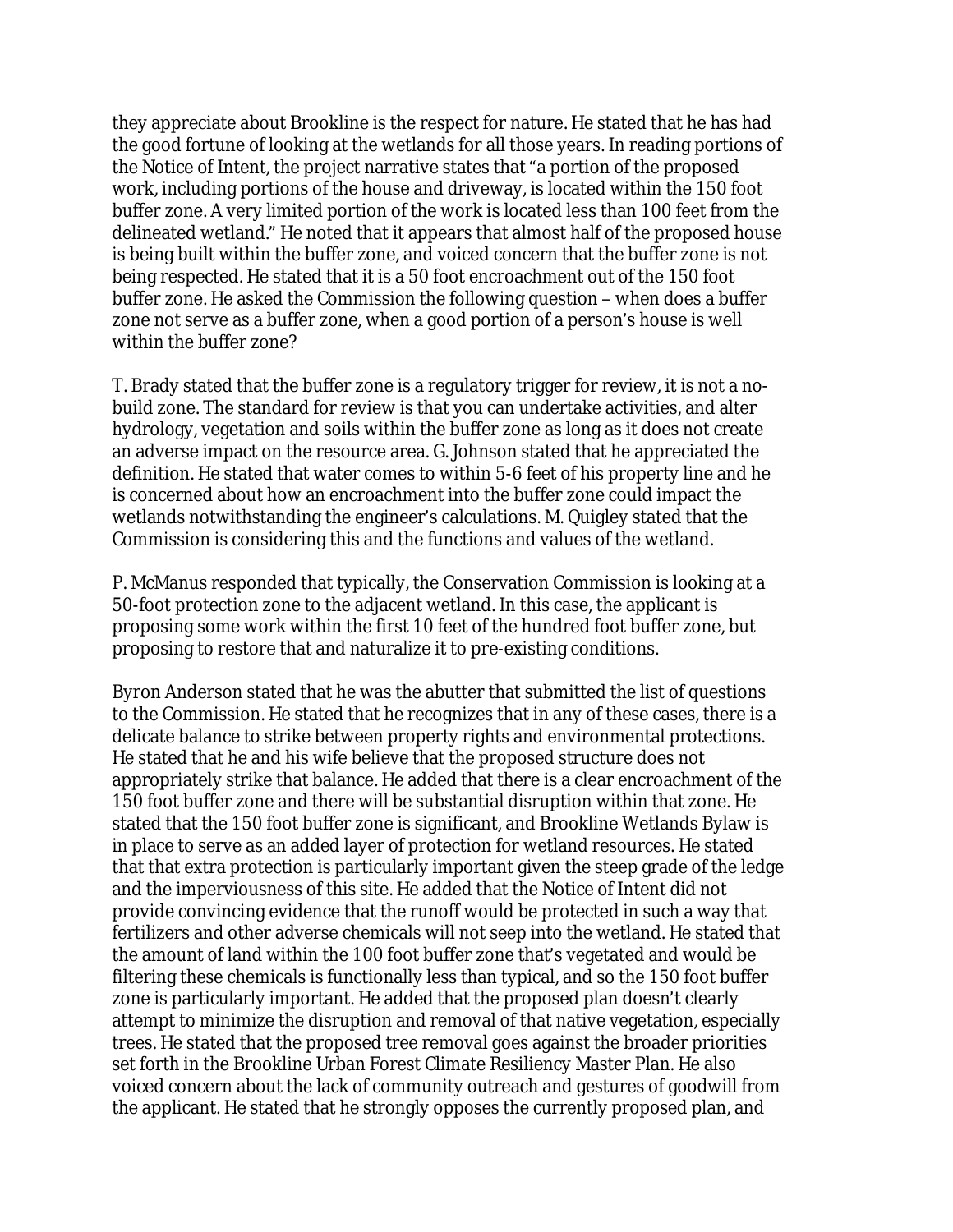while he looks forward to seeing the revisions, he asks the Commission to consider the issues discussed here tonight in any decision they make.

M. Quigley asked if there was any additional public comment. There was none.

T. Brady stated that this project will tie into a series of drainage structures and infrastructure that was installed under a different Order of Conditions going back some years. He asked if inspections had been conducted on the pre-existing infrastructure (pipes, inlets, manholes, sumps, and stormwater swales) to ensure they are functioning as designed and intended in the original Order of Conditions. He stated that he doesn't dispute the drainage calculations, but wants to ensure that these structures are functioning as intended and therefore able to take on the additional capacity. V. Porter stated that he has been out to look at those structures and has noted that some of the structures are dirty, particularly structures in the street, and could benefit from cleaning. He suggested that the Commission consider a condition requiring the applicant to regularly clean the catch basins, stone weir, and drain lines. T. Brady asked that the applicant provide a written description of the infrastructure to the Commission.

T. Brady asked specifically about the state of the swale that goes between the other two houses and the basin that is behind the properties on Lee Street. M. Quigley agreed that that would be useful information for the Commission to have. T. Brady stated that before issuing an order, the Commission will need to know the state of the infrastructure, which can then be referenced in the Order of Conditions.

T. Brady stated that he is concerned about the level of loam that will be placed on site and whether or not it will allow water to percolate out. V. Porter responded that there is plenty of pitch in the driveway itself, and suggested that he could write a specification that states 12 inches of loam would need to be added where there will be planting. He said he would be happy to put down more material if the Commission wishes. T. Brady noted that he recognizes that the work in question is outside the buffer zone, but he is concerned about the amount of material that will be saturated which may result in plan alterations down the road. V. Porter stated that the ledge has significant pitch and most of the water will follow the ledge and natural contours of the site. He explained his choice of not putting drainage behind the proposed wall. M. Quigley suggested that V. Porter work as hard as he possibly can with the natural topography and pre-existing conditions of the site.

T. Brady stated that an 8 foot wall with an incline pitching towards the resource gives him pause. He asked whether the wall would be pinned to the ledge or would utilize spread footing. V. Porter replied that the wall would be pinned to the ledge and backed with stone so it doesn't create any hydraulic pressure.

M. Quigley stated that he is also concerned about blasting and contamination of the resource. He recommended that the Commission include some language particular to perchlorate-containing explosives in the Order of Conditions. M. Quigley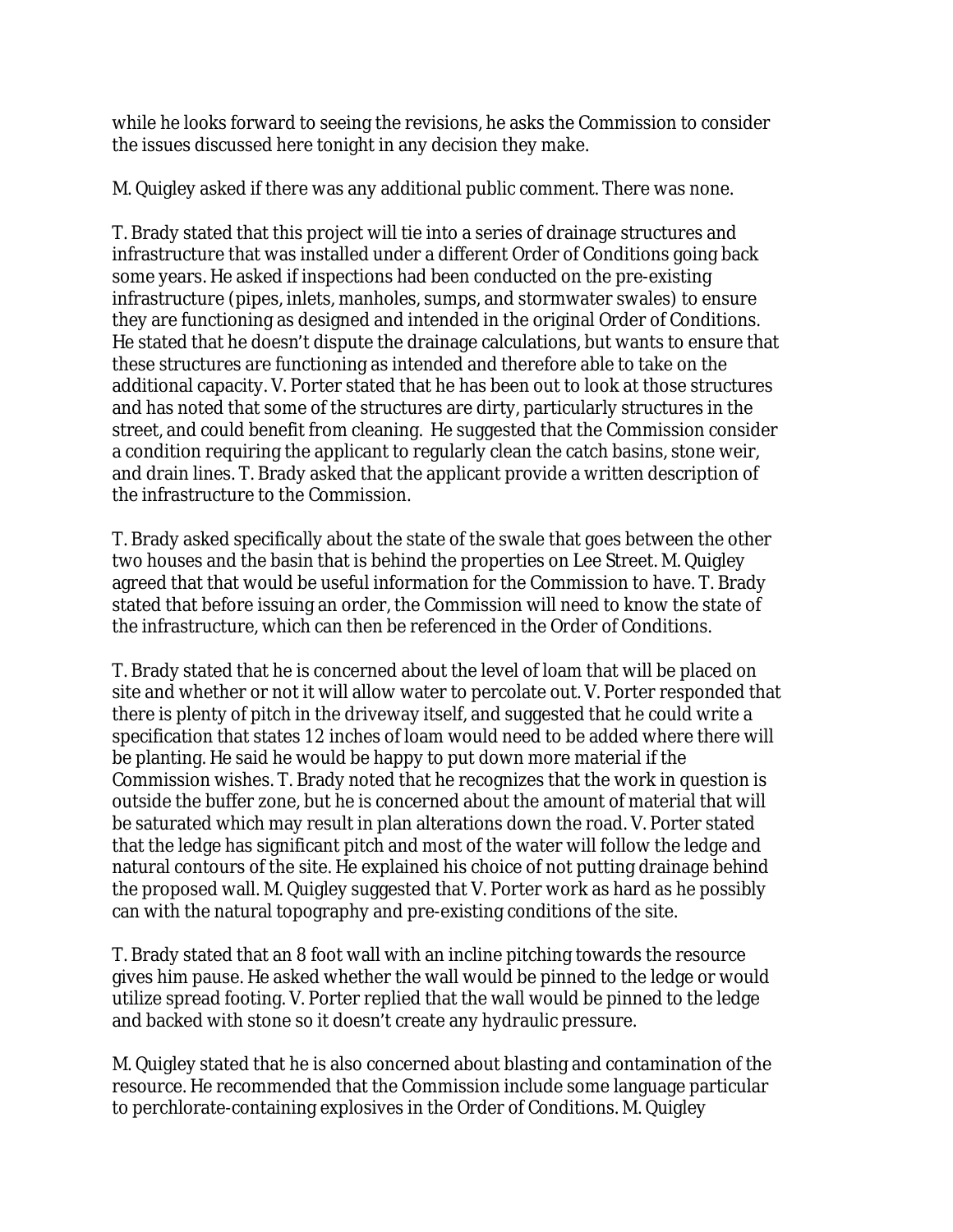described what perchlorates are and the challenges associated with removing them from natural resource areas.

*P. Harvey made a motion to continue the public hearing to March 1st at approximately 7:40 PM. W. Corrdin seconded. All in favor.*

# **OPEN SPACE AND RECREATION PLAN UPDATE**

T. Brady introduced John Shreffler from Brookline GreenSpace Alliance. He noted that many of the items in the Open Space and Recreation Plan rely heavily on faceto-face connections. He stated that his office has been experiencing some challenges gaining traction on certain items, but is also making headway on other items.

T. Brady stated that the Commission should have received a spreadsheet outlining items that are in progress. He stated that with the new Engineering Director and the new Planning Director on board, a lot more dialogue and cooperative actions are taking place. He stated that he has planted the seed with the Director of Engineering and the new Director of Water and Sewer to talk about green infrastructure and to make progress on that front. Specifically, he is looking to move away from "piloting" green infrastructure, and incorporating these strategies into best management practices.

T. Brady asked K. Weatherseed if there were any additional updates she had. J. Shreffler stated that he was impressed with how much has happened, given the pandemic. K. Weatherseed shared her screen and stated that a lot of progress that staff have made is due to the fact that a lot of the action items go hand-in-hand with other projects that the Town is working towards. She stated that many of the Open Space and Recreation Plan "Urban Forest" action items overlap neatly with the goals of the Urban Forest Climate Resiliency Master Plan. She stated that there has been significant movement towards urban forest preservation, tree protection, and educational initiatives. She stated that certain action items in the Open Space and Recreation Plan focus on improving the accessibility of information and creating user-friendly educational resources (ie. regarding invasive species and wildlife in Brookline). She noted that the Division is revamping their website to make existing information more easily digestible and navigable, and to add additional information as necessary.

She asked if there was anything in particular that J. Shreffler wanted to discuss tonight. J. Shreffler responded that a board member was concerned about conservation restrictions, but he hasn't yet had a chance to touch base with her and will relay her concerns at the next quarterly check-in. K. Weatherseed asked if there was anything of particular interest to the Commission that they would like to discuss. M. Quigley responded that it will be very interesting to see how the CPA interacts with the Open Space Plan goals. He informed J. Shreffler that the Commission is very excited about the addition of new resources that could potentially go towards addressing some of the more pressing needs for open space.